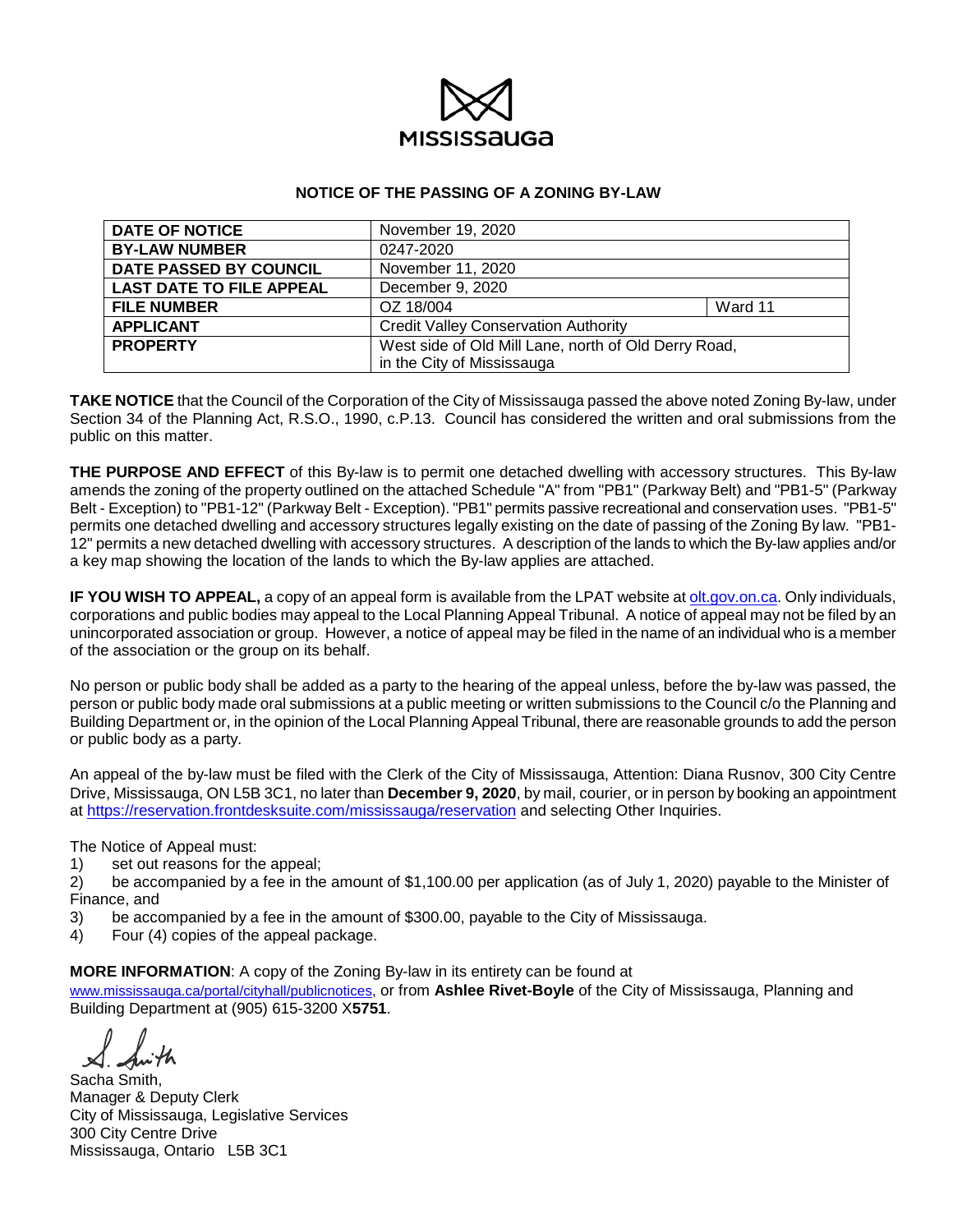

# THE CORPORATION OF THE CITY OF MISSISSAUGA BY-LAW NUMBER *Q247-2020* A by-law to amend By-law Number 0225-2007, as amended.

WHEREAS pursuant to section 34 of the *Planning Act,* R.S.O. 1990, c.P.13, as amended, the council of a local municipality may pass a zoning by-law;

NOW THEREFORE the Council of The Corporation of the City of Mississauga ENACTS as follows:

1. By-law Number 0225-2007, as amended, being a City of Mississauga Zoning By-law, is amended by adding the following Exception Table:

| $ 11.2.2.12\rangle$             |                                                                                   | Exception: PB1-12 | Map $# 53E$                                                      | By-law:                                                                                    |
|---------------------------------|-----------------------------------------------------------------------------------|-------------------|------------------------------------------------------------------|--------------------------------------------------------------------------------------------|
|                                 |                                                                                   |                   | PB1 zone except that the following uses/regulations shall apply: | In a PB1-12 zone the permitted uses and applicable regulations shall be as specified for a |
| <b>Additional Permitted Use</b> |                                                                                   |                   |                                                                  |                                                                                            |
| 11.2.2.12.1                     | (1)                                                                               |                   | One detached dwelling and accessory structures                   |                                                                                            |
| Regulation                      |                                                                                   |                   |                                                                  |                                                                                            |
| 11.2.2.12.2                     | All site development plans shall comply with<br>Schedule PB1-12 of this Exception |                   |                                                                  |                                                                                            |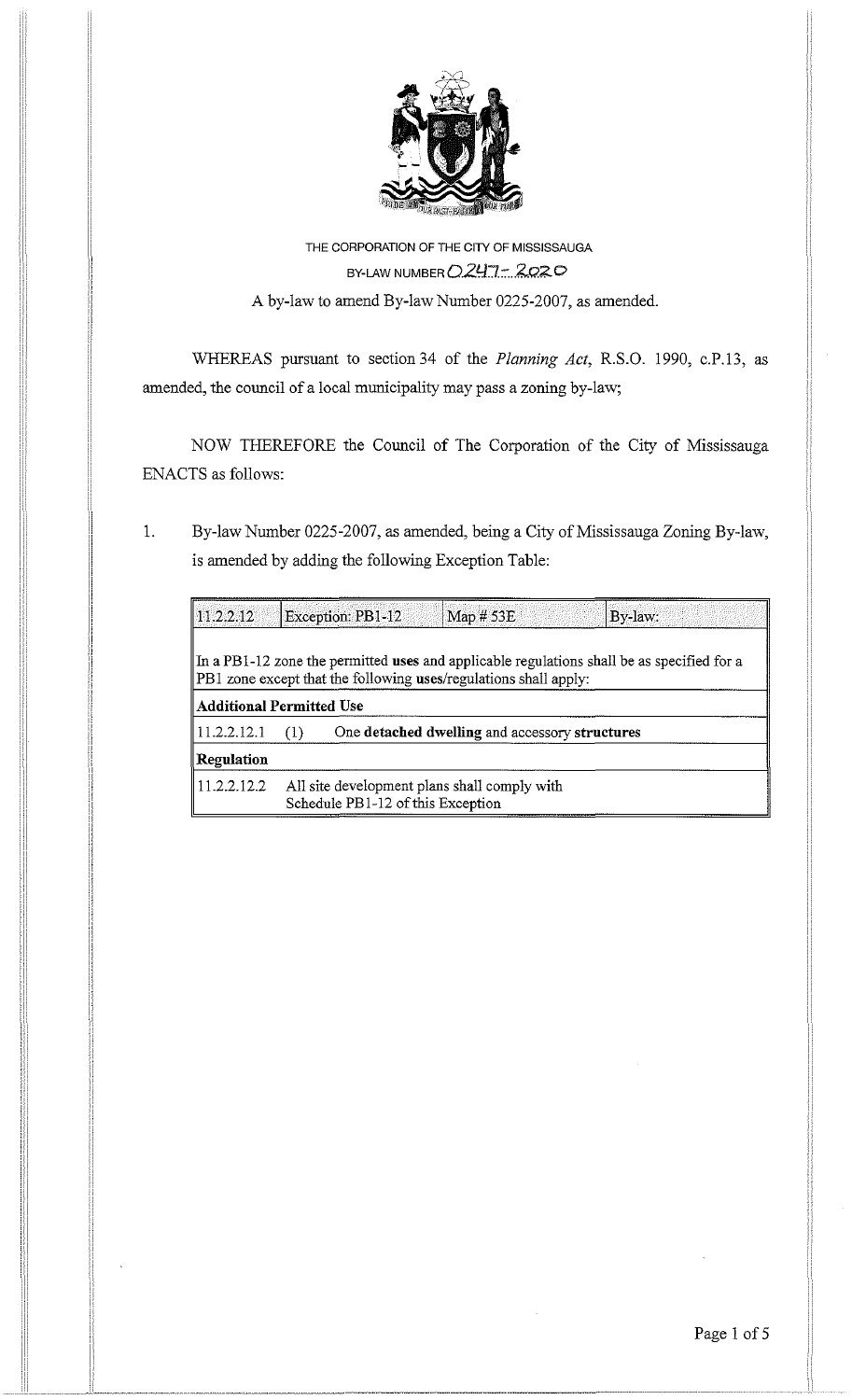2. Map Number 53E of Schedule "B" to By-law Number 0225-2007, as amended, being a City of Mississauga Zoning By-law, is amended by changing thereon from "PB 1" and "PBl-5" to "PBl-12'', the zoning of Part of Lot 11 Concession 3, West of Hurontario Street, in the City of Mississauga, PROVIDED HOWEVER THAT the "PB 1-12" zoning shall only apply to the lands which are shown on the attached Schedule "A", which is deemed to be an integral part of this By-law, outlined in the heaviest broken line with the "PBl-12" zoning indicated thereon.

| <b>ENACTED</b> and PASSED this                                                      | day of NOVEMbe<br>2020. |
|-------------------------------------------------------------------------------------|-------------------------|
| <b>APPROVED</b><br><b>AS TO FORM</b><br><b>City Solicitor</b><br><b>MISSISSAUGA</b> | ł.<br><b>MAYOR</b>      |
| <b>MEM</b><br>06<br>2020<br>Date                                                    | CLERK                   |

Page 2 of 5

11 1\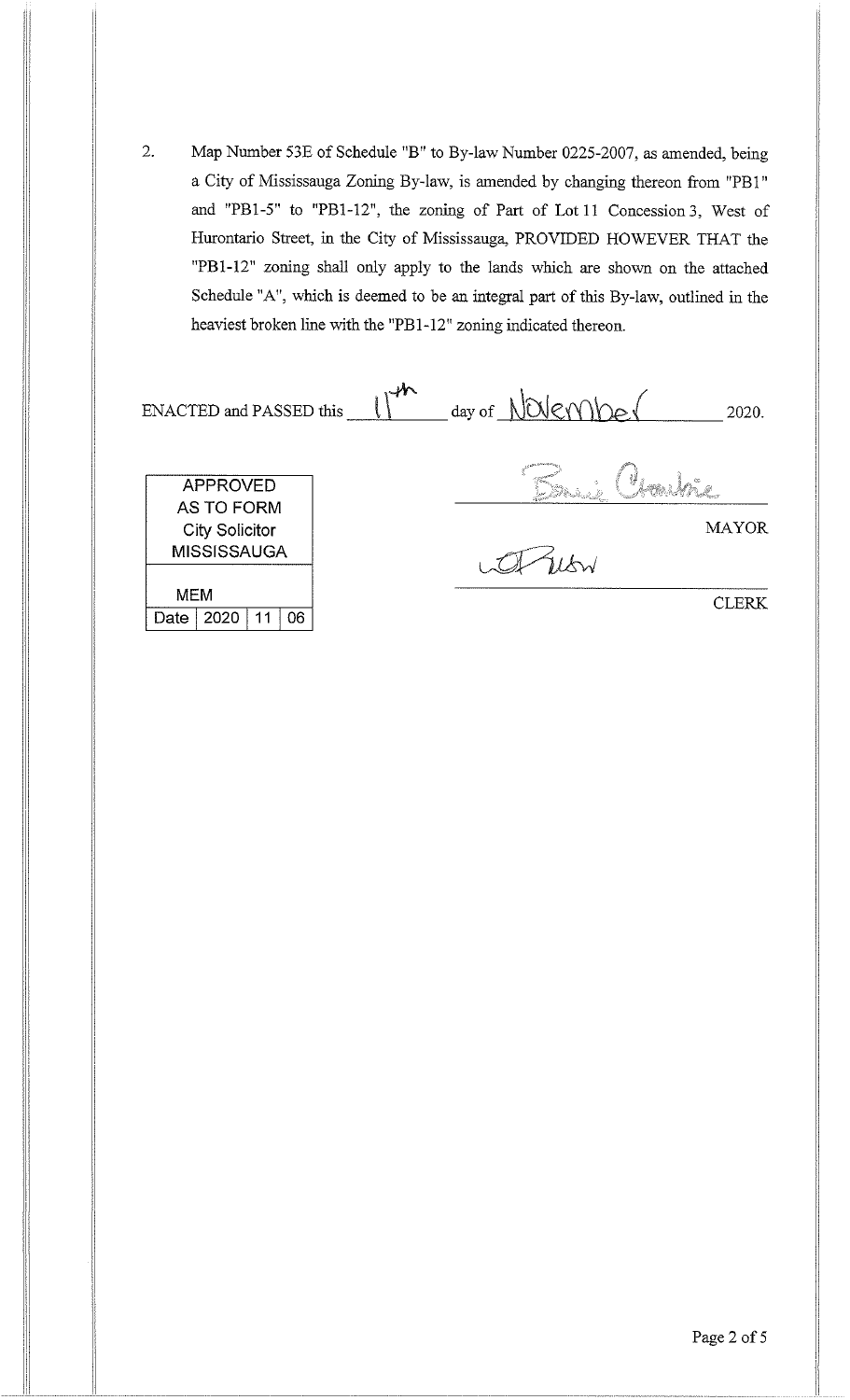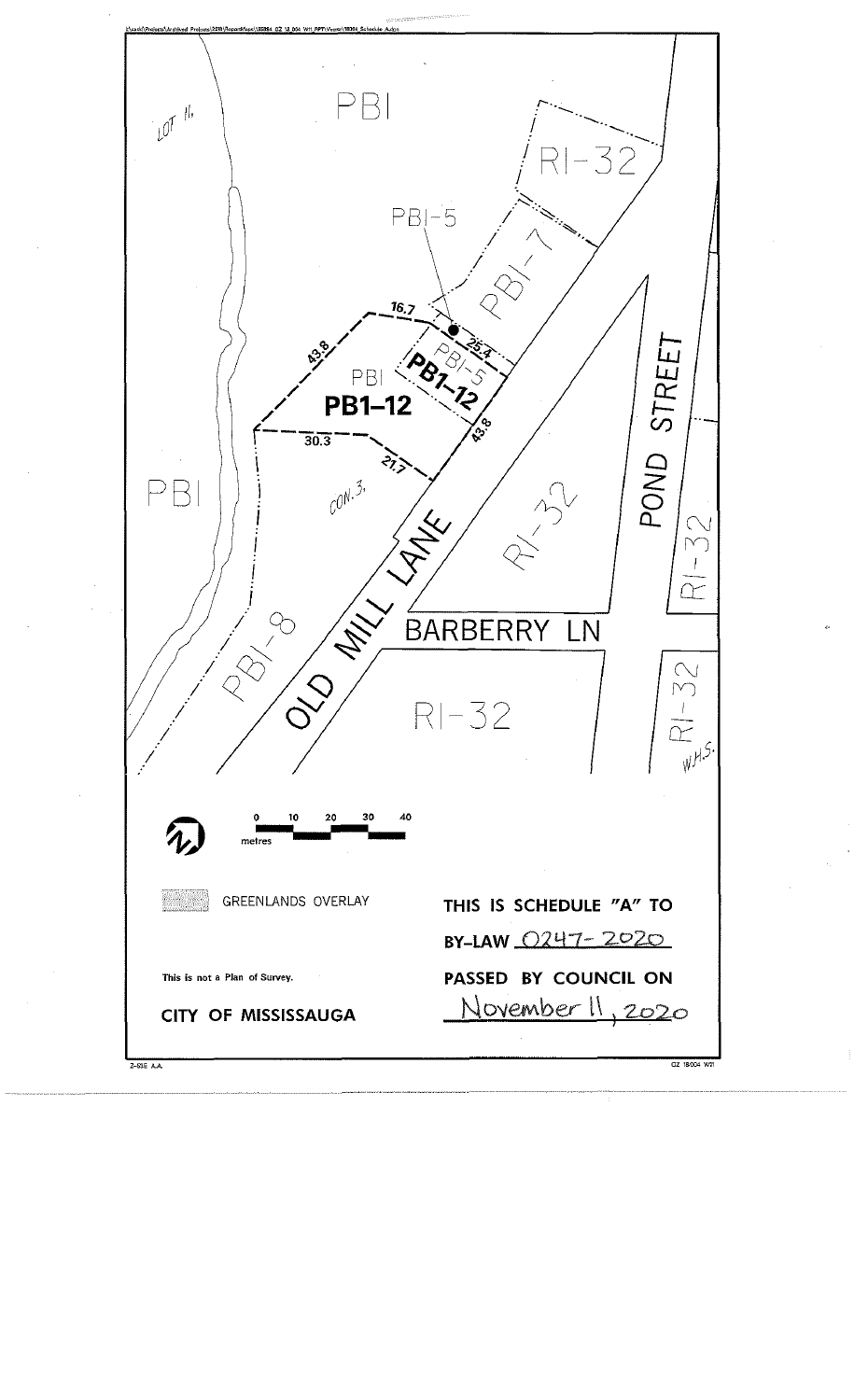

 $\sim$   $\sim$